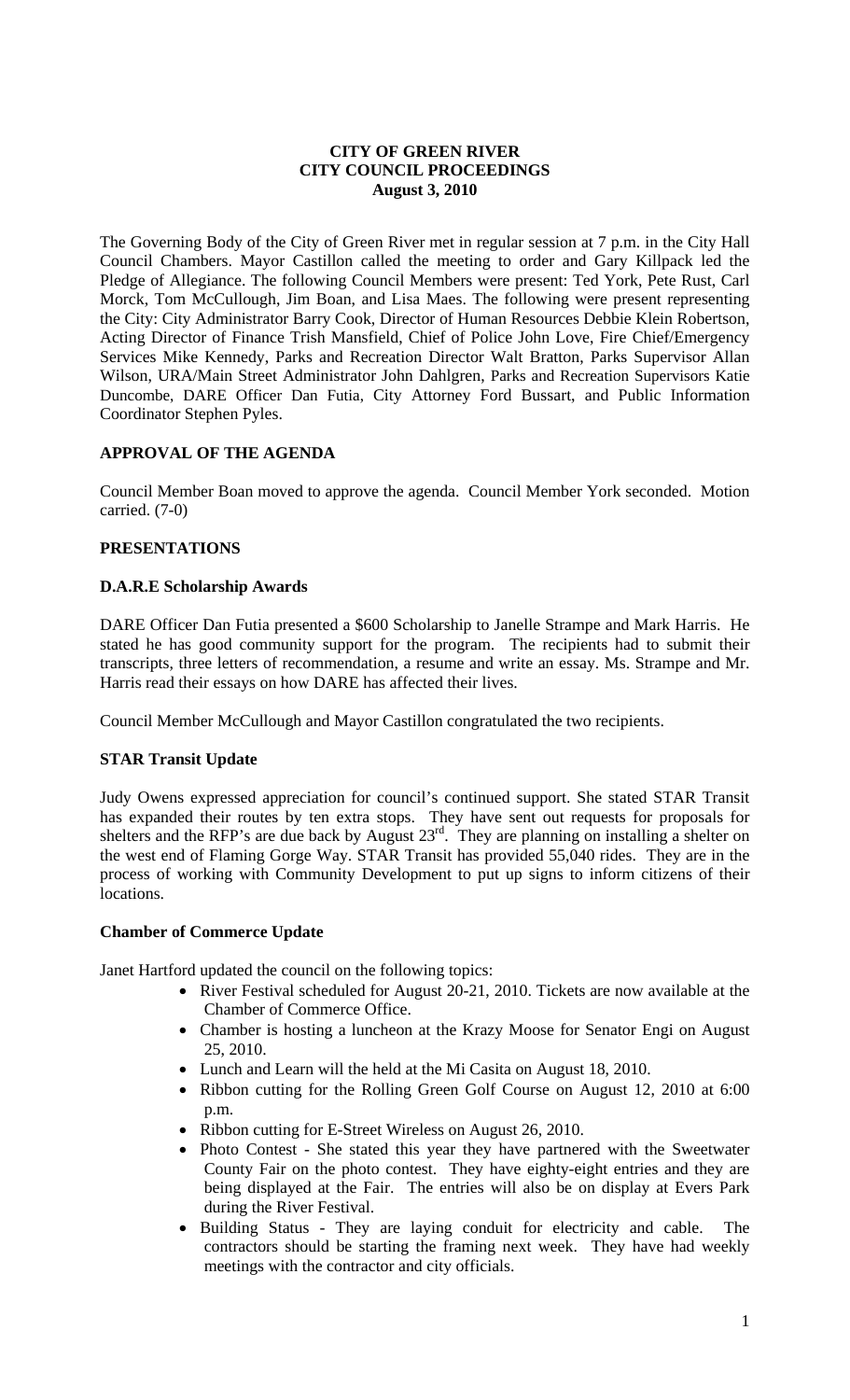# **Main Street Update on Farmer's Market**

Farmer's Market Chair Person Bonnie Bigolin stated the new location on Railroad Ave. has been well received. They have received sponsorships from twelve local businesses totaling \$6,400. The main sponsors are Trona Valley FCU, FMC and Halliburton. The Farmer's Market has had an average of twenty vendors selling fruit and vegetables, bread and other baked goods and crafts items. In four weeks Main Street has grossed \$1,832.45 selling hamburgers, hot dogs and Beehive Cheese. In conjunction with the downtown businesses they are continuing with the Market Bucks, which is for every \$10 spent, you get \$1 to spend at the Farmer's Market. Ms. Bigolin stated the Farmer's Market will be going on through August  $25<sup>th</sup>$ .

Council Member Boan commented on the downtown businesses being closed during the hours ofnthe Farmer's Market and suggested they should stay open at least until 7:00 p.m. on the days of the event.

Council Members McCullough and Rush and Mayor Castillon expressed appreciation to Ms. Bigolin and stated they are doing a good job.

# **CITIZEN REQUESTS AND OTHER COMMUNICATIONS**

There were no citizen comments.

#### **PUBLIC HEARINGS**

#### **Special Use Permit for Residential Wind Turbines**

*James Bronstein requested a Special Use Permit for the construction of three roof-mounted residential wind turbines on his residence at 2320 Colorado Drive.* 

Mayor Castillon opened the hearing at 7:25 p.m.

Mr. Dahlgren explained Mr. Bronstein had submitted the request in April. At that time Planning and Zoning felt they should write regulations rather than just grant someone a special use permit. Mr. Dahlgren stated they are in the process of drafting an ordinance to deal with regulating both tower-mounted systems and residential-mounted systems. He explained Mr. Bronstein is requesting a special use permit and meets all the requirements in the draft ordinance.

Mr. Dahlgren gave a Power Point presentation on residential wind power. He explained that Wyoming is a good wind energy resource. He presented the council with the common misconceptions of wind turbines.

Responding to concern from Mayor Castillon, Mr. Bronstein explained the Air Breeze wind turbines are approximately 42" diameter. He stated there are two neighbors that support his request in the audience. He explained the noise level from the turbine is no greater than the ambient level or sound of the wind.

Council Member McCullough expressed his concerns and stated this is a controversial issue.

Council Member Morck expressed concern regarding the safety of the turbines.

Council Member Boan asked if the request is approved, would Mr. Bronstein be willing to share the information with the city. Mr. Bronstein stated he would.

There were no other comments or concerns presented. The Mayor closed the hearing at 7:38 p.m.

## **RESOLUTIONS**

#### **Budget Increase for Keith Young Memorial Foundation Donation**

**R10-67:** A resolution for the governing body of the City of Green River, Wyoming, to approve an increase in revenue and expenditure authority and to accept a donation from the Keith Young Memorial Foundation for the Parks and Recreation Department in the amount of \$1,500.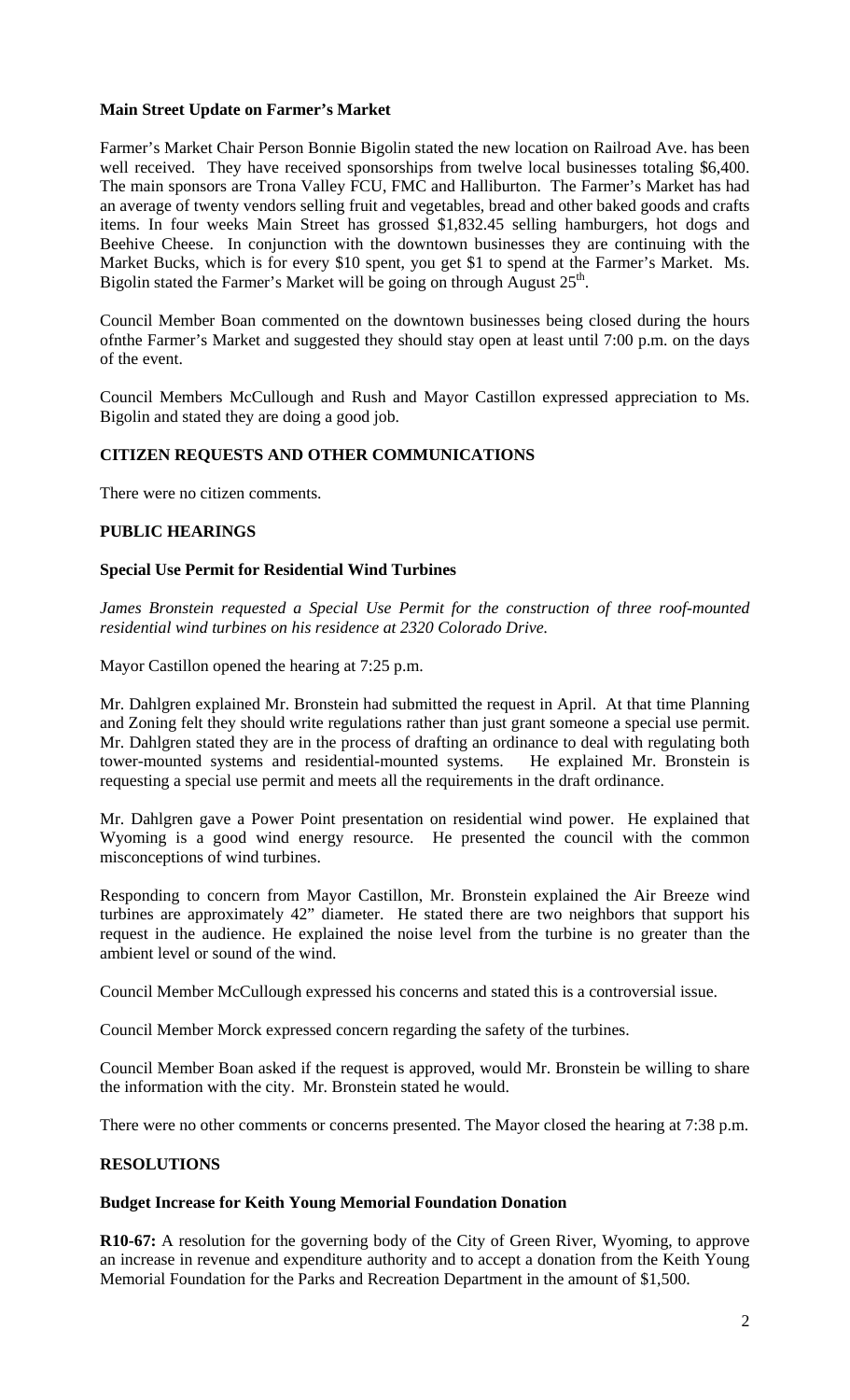Council Member McCullough moved to approve the resolution to increase the revenue and expenditure authority and to accept the donation from the Keith L. Young Memorial Foundation in the amount of \$1,500 to be used for Leisure Programs Division part time staffing. Council Member Maes seconded.

Council Member McCullough expressed appreciation for the donation.

Motion carried. (7-0)

## **Acceptance of a Construction Easement from Gerhardt Spalding**

**R10-68:** A resolution authorizing the City of Green River, Wyoming, to accept from Gerhardt Spalding and Shelly Spalding, husband and wife, a two-year construction easement for installation, maintenance and repair of utilities for the Southeast Water Improvement Project.

Council Member Morck moved to approve the resolution. Council Member McCullough seconded. Motion carried. (7-0)

#### **Special Purpose Tax for Child Development Center**

**R10-69:** A resolution approving the proposition for imposition of a one percent (1%) specific purpose sales and use excise tax in Sweetwater County, Wyoming, said proposition to be placed on the ballot at an election to be held on Tuesday, November 2, 2010.

Council Member Maes moved to approve and adopt the resolution supporting a 1% specific purpose sales and use tax on the November 2, 2010 ballot for the Sweetwater County Child Development Center. Council Member Morck seconded.

Council Member McCullough stated he supports the Child Development Center and if the issue is placed on the ballot he would vote in favor of it. However he explained he would be voting no on the resolution. He felt the city's chances of passing another sixth penny proposition in the near future for other projects, would be jeopardized.

Council Member Boan stated he also supports the Child Development Center and supports the resolution to place the proposition on the ballot.

Council Members Rust and Mast expressed support to the Child Development Center and the resolution.

Mayor Castillon stated a meeting was held with the mayors in the entire county and they expressed support for the resolution. He stated it was time for the Child Development Center to have a permanent home.

Motion carried, (6-1) with Council Member McCullough voting nay.

#### **Special Use Permit for Residential Wind Turbines**

**R10-70:** A resolution for the governing body of the City of Green River, Wyoming, to issue a Special Use Permit requested by James Bronstein to allow for the installation and use of three (3) residential wind turbines at 2320 Colorado Drive, Green River, WY.

Council Member Rust moved to approve the special use permit for James Bronstein to install three Air Breeze wind turbines on his garage. Council Member Boan seconded.

Council Member McCullough stated the issue is controversial because some citizens are concerned about the view, some are concerned about the noise, and some don't care. He stated the ordinance should be approved prior to approval, and felt they are rushing the process. This is the reason he will be voting no on the resolution.

Council Member Boan stated he feels the ordinance should be postponed until they see how these turbines actually perform. He stated he supports the Special Use Permit request.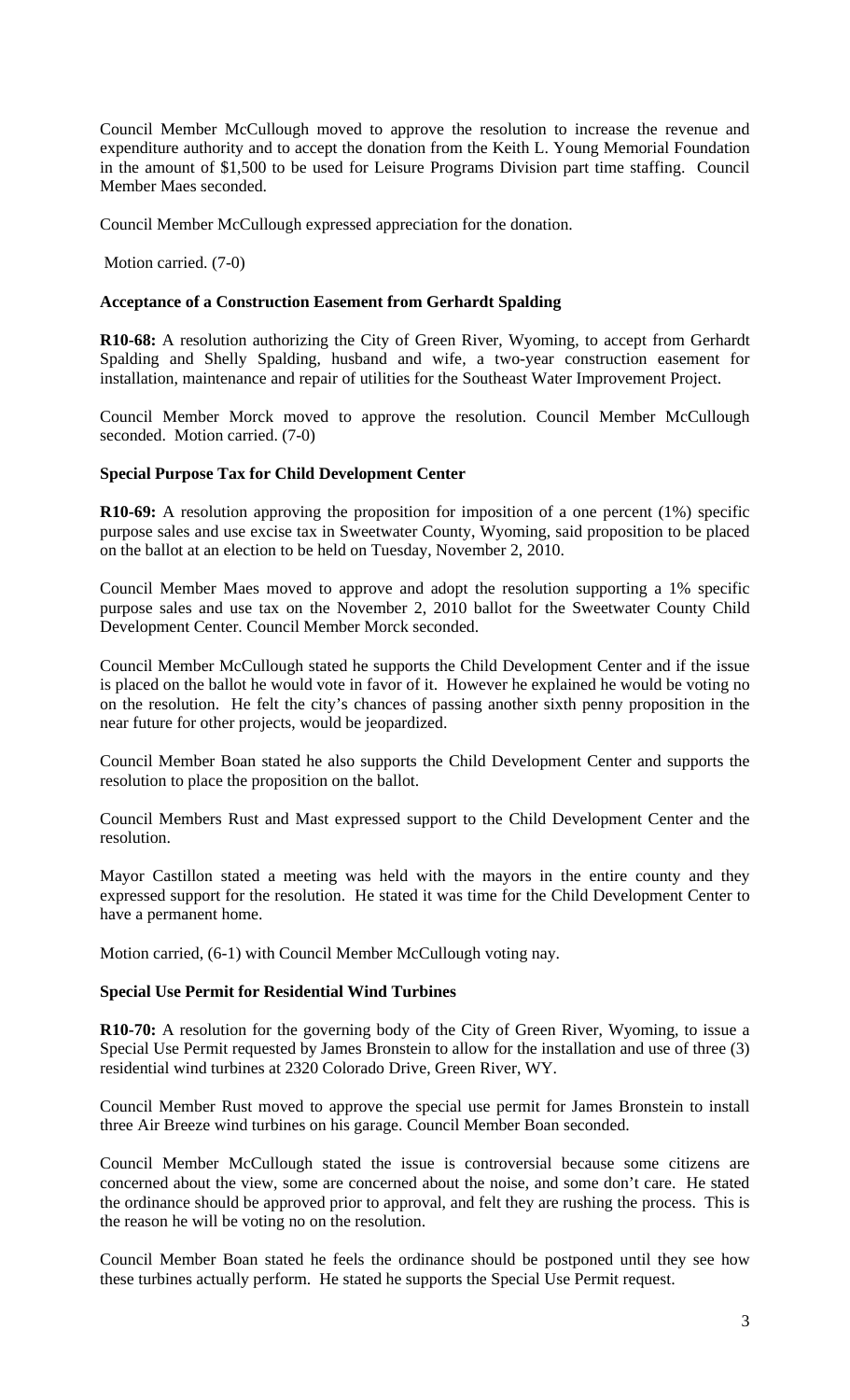Responding to a question from Council Member Rust, Mr. Bronstein stated he has talked to his neighbors adjacent to his property and they have no issues or problem with the request.

Council Member Rust asked if Mr. Bronstein had contacted his neighbor all around his property. Mr. Bronstein stated he had contacted most, but had not been able to contact all of them, and the ones he contacted were in support of the turbine installation.

There was discussion on the special use permit process. Responding to a question from Council Member Rust, Mr. Dahlgren stated if the permit request is approved it would be forever, but it could later be revoked. Attorney Bussart advised that council has a broad discretion to put whatever condition they want on the permit. They can approve a conditional trial for six months or a year while the data is gathered, then look not only at Mr. Bronstein case, but the wisdom of doing wind power in general. The information gathered from Mr. Bronstein could be used when putting together an ordinance to deal with this issue.

There was a lengthy discussion regarding the noise level of the turbines and Mr. Bronstein assured them if the noise level was a concern, he would not be installing them because he would be the one bothered by the noise as well as the neighbors. Council Member York expressed the city currently has a nuisance ordinance that deals with the noise issue.

Council Member Morck stated he was apprehensive about the whole concept. He feels they will become dangerous, because they will get bigger and people will want more. He would like the view to stay as it is right now.

Council Member Rust suggested an amendment to issue a permit for six months with the condition the sixty decibel level not to exceed beyond the property lines. Mr. Bronstein stated the sixty decibel limit was fine. However the six months time limit has him a little leery, because he is installing the turbine himself and also has a full time job.

City Attorney stated the issue has been discussed for three months at the Planning and Zoning meetings and the council has had thirty-five minutes to discuss it. He feels it is premature to approve the request, if you don't start putting limits on it.

Motion carried, (5-2) with Council Members Morck and McCullough voting nay.

# **COUNCIL ACTION ITEMS**

#### **Ratification of Reissuance of Open Container Permit**

Council Member Morck moved to approve the ratification of the reissuance of the Open Container Permit to the Ponderosa Bar and the Embassy Tavern for July 31, 2010 from 10 a.m. to midnight. Council Member Boan seconded.

Council Member Boan stated he supports the Rally but he did not like being polled by e-mail unless the issue is an emergency. He felt that the liquor establishments could have come back to council at four different meetings to ask for the extension. He expressed he did not support the serving of alcohol prior to noon.

Attorney Bussart explained there is a difference between polling subject to subsequent ratification and doing business and making decisions by e-mail. Making decision by e-mail is a violation of the open meetings act. What happened here is the city administrator asked to have some authority to take some administrative action subject to ratification.

Council Member Morck explained the reason for the ratification was because of miscommunication when the original request was submitted.

Motion carried, (6-1) with Council Member York voting nay.

# **Parks and Recreation Advisory Board Appointment**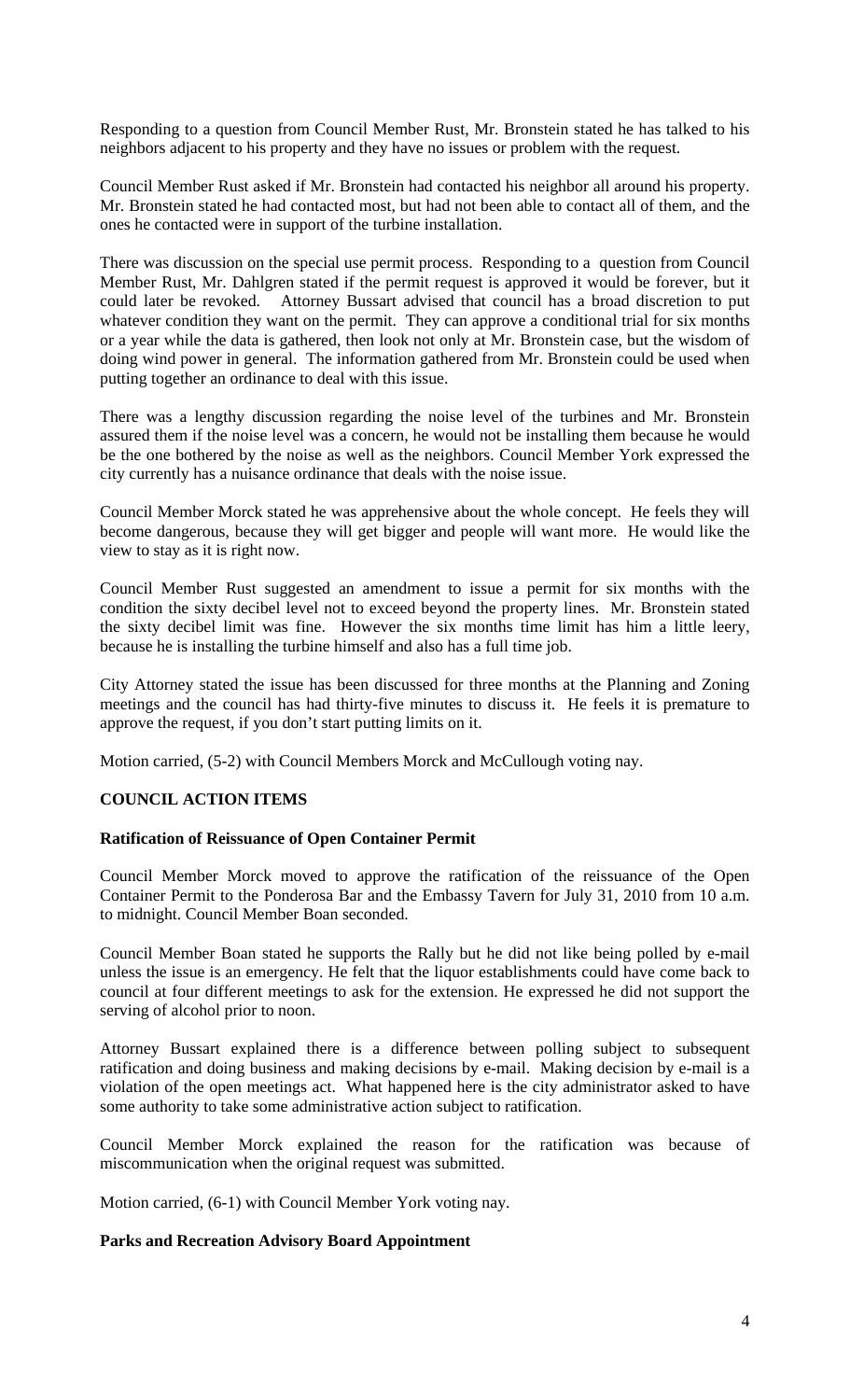Council Member McCullough moved to confirm the Mayor's appointment of JoAnn Leigh and Roger Nielson to the Parks and Recreation Advisory Board for three year terms. Council Member Boan seconded. Motion carried. (7-0)

## **River Festival Malt Beverage Permits**

Council Member Morck moved to approve the issuance of Malt Beverage Permits to the Green River Chamber of Commerce for Friday, August 20, 2010, from 3 p.m. to midnight, and for Saturday, August 21, 2010, from 11 a.m. to 6 p.m. Council Member Maes seconded.

Council Member Boan moved to amend the motion to change the time for Saturday, August  $21<sup>st</sup>$ from noon to 6 p.m. Council Member Rust seconded.

Council Member Boan explained he did not support servicing alcohol prior to noon. Council Member Rust asked why they were requesting to serve until midnight on Friday. Ms. Hartford explained the reason is the crowd usually hangs out until after the fireworks are displayed. She stated they could stop serving at 11p.m. if council wanted to.

Amended motion failed (2-6) with Council Members Boan and Rust voting in favor.

Original motion carried, (4-3) with Council Members Boan, York and Rust voting nay.

# **Open Container Permit for Red Feather Poker Run**

Council Member Rust moved to approve the issuance of an Open Container Permit to the Red Feather, Inc., for the Poker Run to raise funds for Multiple Sclerosis, to be held on the east parking lot of the Red Feather, on Saturday, August, 14, 2010, from 5 p.m. to midnight. Council Member Maes seconded. Motion carried, (6-1) with Council Member York voting nay.

# **CONSENT AGENDA**

Council Member York moved to approve the following consent agenda items. Council Member Morck seconded. Motion carried. (7-0)

- A horse corral lease with Mike Edgmon for horse corral #18.
- Authorization for Scott Francis to remove a metal grill guard from the landfill.
- The annual agreement with Southwest Counseling Service for the Employee Assistance Program in the amount \$7,000 per year.
- To rescind the contract with the Green River Historic Preservation Commission approved on July 20, 2010.
- To rescind the contract with the Green River Community Chest approved on March 20, 2010.
- The Mutual Aid Agreement between the City of Green River and Sweetwater County Fire District #1 for the exchange of Emergency Response.
- An increase in the flexible spending account monthly minimum service fee from \$25 to \$50; approval of the Business Associates Agreement with AFLAC; and authorization for the Mayor to sign the Reimbursement Service Agreement.
- To provide assistance as requested by the Green River Chamber of Commerce for the 2010 River Festival.
- Ratification of the professional service agreement with the Ballard Group, Inc., for the chiller at the Green River Recreation Center in an amount not to exceed \$10,000.
- Approval of the Minutes for: July 13, 2010, July 13, 2010 Workshop, and July 20, 2010.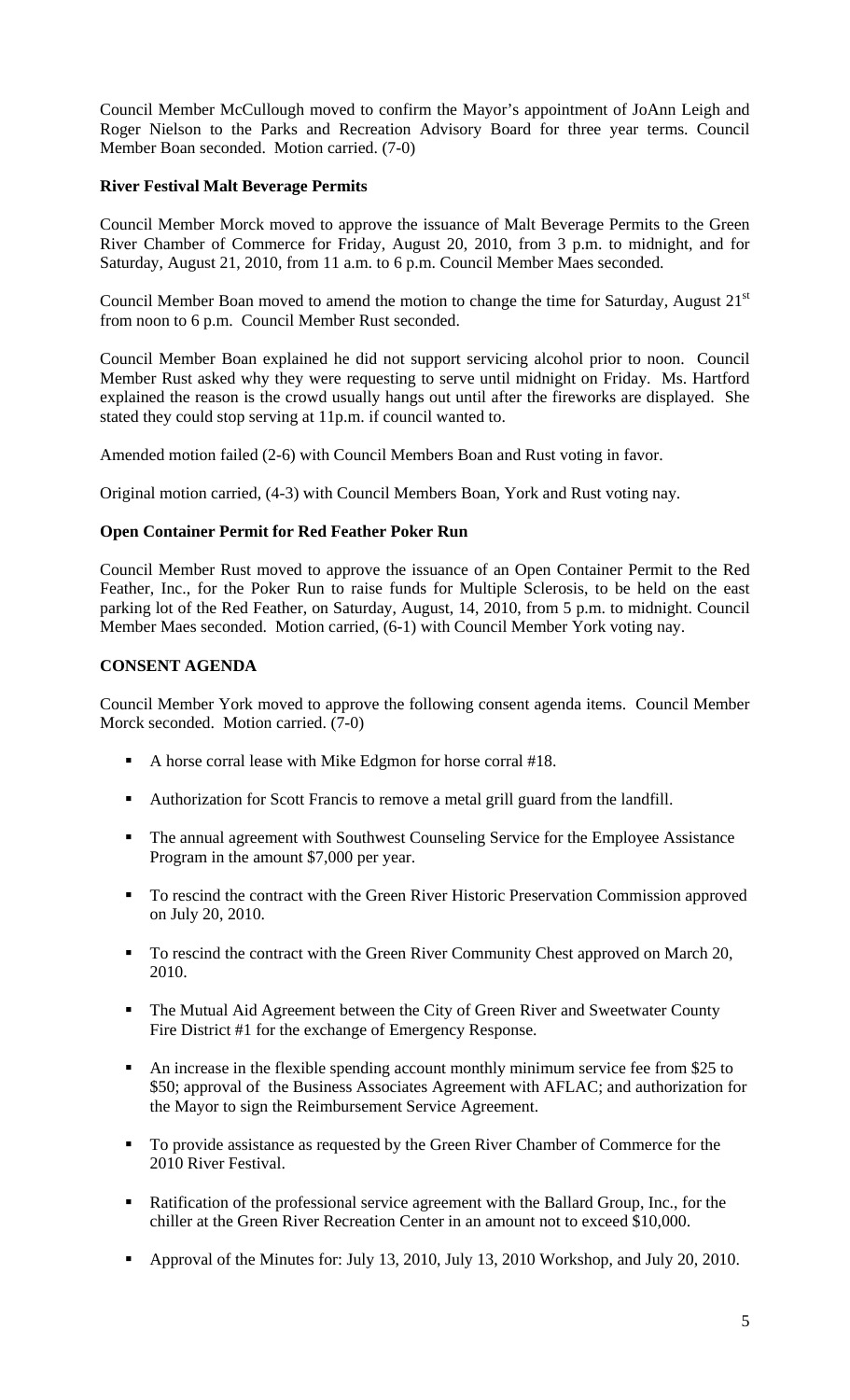Financial Reports and Payment of Bills: *Outstanding Invoices* = \$1,148,986.96 *Prepaid Invoices* = \$78,860.52 *Payroll Expenditures* = \$398,394.61 *Pre-authorization Payments* = \$842,600.00

#### **CITY ADMINISTRATOR'S REPORT**

City Administrator Cook informed council on the following:

- Congratulated Debbie Klein-Robertson on receiving her certification from the Human Resource Institute. She received a high score and basically passed in six categories; strategic development, work force planning and employment, human resource development, compensation development, employee and labor relations and occupation health and safety security.
- There is a light agenda for next week's workshop. He has not received all the backup information. He stated he has not received the petition or backup from the citizens who requested the Dog Park issue be placed on the agenda or the back up from the city prosecutor regarding Work Restitution.
- Water Improvement Project will require two crossings on Upland Way to Hitching Post. The first closing on Upland will be on Wednesday, August  $11<sup>th</sup>$  from 8 a.m. to 5 p.m. at the entrance of the LDS Seminary. Access to the landfill, Doe Drive and the Seminary will be provided from Uinta Drive only.
- Nelson Engineering, who oversees the engineering design of the water project, contacted Public Works last week and on August  $9<sup>th</sup>$  and  $10<sup>th</sup>$  is going to require a tap into the main transmission line. Mr. Cook explained a Force Account was set up under this project to deal with additional issues that might come up, that would require additional expenses and time and material outside of the contract. The force account was approved by the city attorney, but the city attorney wanted all those expenses that come out of the force account to be presented to the governing body ahead of time and then ratified at a later date. Representative from Nelson Engineering distributed pictures of the tap and explained the process of the installation and the reason for the additional cost. Council approved the request to proceed.

#### **CITY ATTORNEY'S REPORT**

Responding to Council Member York regarding a Wyoming statute on moving water, Mr. Bussart stated the question is whether the water is Colorado's water or Wyoming water. If it is Colorado's water in the river basin then the statute is probably trumped by the compact, but if it turns out the hydrology is erroneous because they over allocated. The water they are after may be Wyoming water, and if that is the case, statute does apply and cannot be exported without the approval of the Wyoming Legislature. This is what they are working on the legal side. There are other ongoing studies to look at the hydrology of the river.

#### **MAYOR AND COUNCIL REPORTS**

Council Member Rust noted the attendance of election candidates Gene Smith, Dick Wilson and James Bronstein.

Council Member York asked if the council meeting scheduled for August  $17<sup>th</sup>$  would be moved to August  $16<sup>th</sup>$  due to the primary election. Council approved the meeting to be moved to the  $16^{th}$ .

Council Member Maes expressed concern regarding some dead spots on the city's right-of ways along Flaming Gorge Way. Park Supervisor Allan Wilson assured her this issue is being addressed and taken care of.

Council Member Maes commented on the report regarding Travel and Training. She asked about the savings if someone does not use the funds and where does the money go.

Council Member Maes commented on the money from the  $6<sup>th</sup>$  penny the city will be receiving in September. She suggested Department Heads should list their priority projects.

Council Member Maes congratulated Alyssa Krumholz on receiving the NRPA Scholarship and Ms. Robertson on her accomplishment.